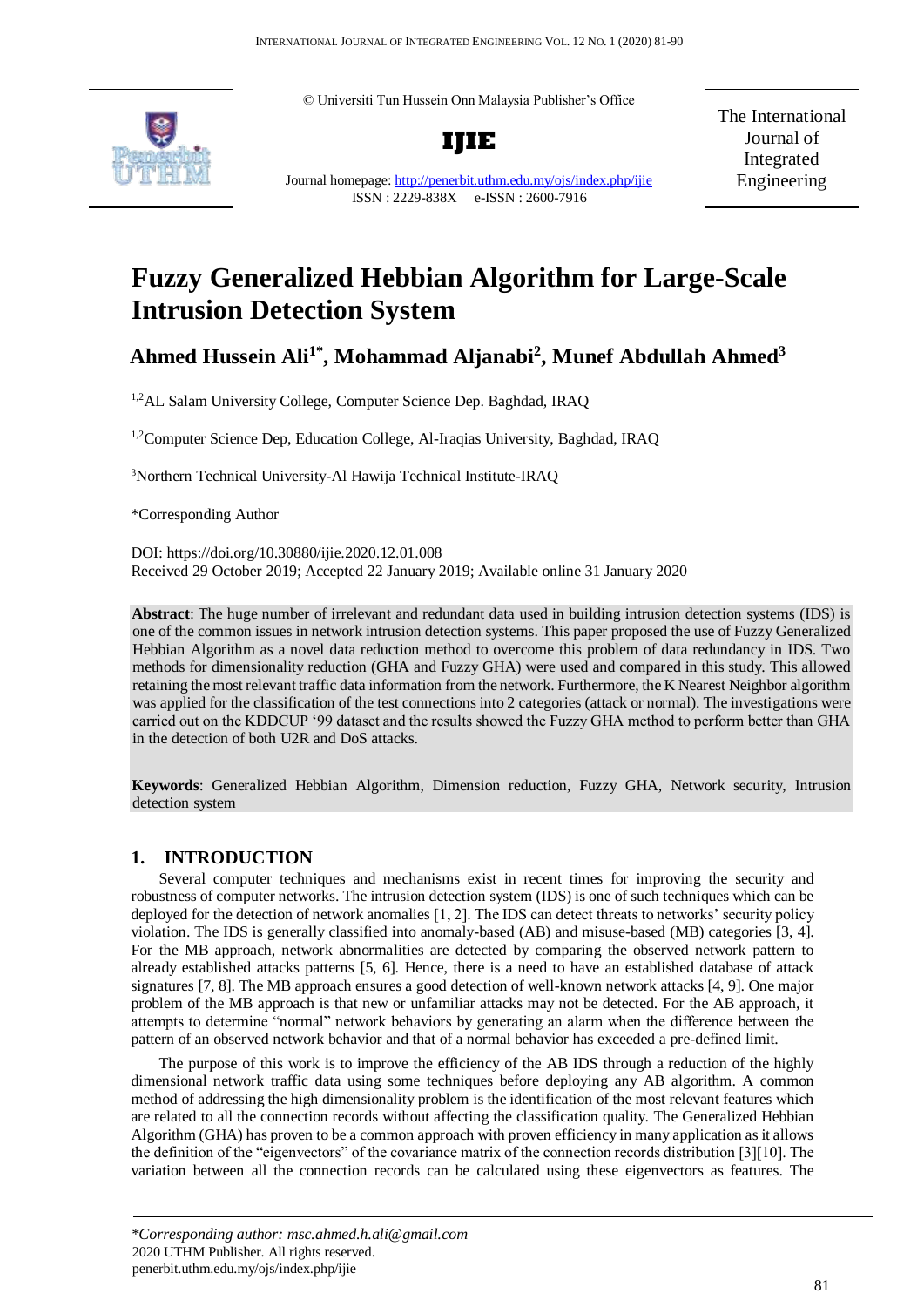definition of each connection is based on the eigenvectors that correspond to the highest eigenvalues; this depicts the most variance within a given set of connection records.

The GHA, just like any other statistical (multivariate) tool, is unfortunately sensitive to missing data, outliers, and the poor linear relationship between variables. Consequently, the GHA is influenced by data transformations.

The challenges of the GHA can be addressed by using one of the most exciting methods called Fuzzy Generalized Hebbian Algorithm (FGHA) whose main aim is input data fuzzification to minimize the influence of outliers. It uses Fuzzy C-Means algorithm to achieve this aim before reformulating GHA into FGHA. A novel feature extraction method from large-scale data, with the aim of finding a small set of features that can represent the most data variance, is proposed in this study. The rest of this paper is organized in the following manner: Section 2 is a review of related works while section 3 presents an overview of IDS. Section 4 presents a description of GHA and FGHA while section 5 presents the proposed approach in this study. Section 6 presents the experimental methods and result discussion while section 7 presents the conclusion of the study.

## **2. LITERATURE SURVEY**

Several methods of handling noisy, large scale, and highly dimensional data have been proposed. Stanislaw et al [4] suggested a PCA neural network-based noise reduction method for noise and corrupt data elimination. The authors enumerated the main contribution of this work to include the development of a novel PCA-neural network-based coding/decoding method for noise removal, its suitability for image filtering without the need for more statistical knowledge of distorting random noise, as well as the implementation of the method in random noise reduction from 1D signals or 2D images. Furthermore, Uday et al [5] proposed an SQL implementation of a stored procedure for multisystem information transformation into Multiset Decision Tables. They proved the data reduction effectiveness of the MDT through performance evaluation on a large IDS data set. Abhishek et al presented a novel hyperspectral data dimension reduction method based on PCA. Zhang et al [6] developed a synthetic data dimension reduction approach by deploying analogy reasoning to define the similarity distance algorithm between two vectors. The benefit of the proposed reduction method was analyzed in a 3-D space. Finally, the distances between the sample were deduced from the sample sets. Xu et al [7] relied on the Bayesian fusion approach to propose a new IDS model which is comprised of several parts, including the feature level fusion, pixel level fusion, decision-making level fusion, etc. Bahrololum et al [8] applied Decision Trees (DT), Flexible Neural Tree (FNT), and Particle Swarm Optimization (PSO) to the KDD99 dataset for feature reduction purpose. Based on the comparison of the performance of the 3 methods on DARPA KDD99 dataset, DT achieved a better detection rate, cost per example, and false positive compared to FNT and PSO. Hence, DT performed better in almost all the attacks. Xiang et al [9] suggested a novel linear correlation feature reduction framework. This framework is beneficial in cases of marginally unrelated features which are jointly related to the response. A new approach was introduced for the removal of redundant features and it proved effective in reducing false selection rate during feature selection. Therese et al [10] evaluated the use of different feature selection (FS) methods on several datasets that are freely available. The evaluation focused on feature reduction and selection algorithms. Three FS algorithms which consist of a test method and an attribute evaluator were used. Deepa et al [11] comparatively studied 3 FS methods which are PCA, Folded PCA, and segmented PCA. The 3 techniques were deployed on hyperspectral images and observed for parameters. Nitika et al [12] proposed a novel PCA and feature ranking-based dimensionality reduction method. The dimensionality reduction performance of the proposed approach was evaluated on Breast Cancer dataset and the outcome showed the proposed method to effectively reduce the dimensionality of the chosen database without compromising the computational cost and classification accuracy. Min and Chan [13] proposed an integrated approach which is a combination of MI-based unsupervised feature transformation (UFT). The method employed PCA for the reduction of the dimensionality of the hybrid data. The UFT can also deploy Shannon's Entropy and MI to provide proper numerical substitutions that can maintain the information harbored in the original symbolic features. Wang and De-Sheng [14] developed a PSO-based IDS model. The outcome of the experiments showed the model that the improved quantum particle swarm algorithm can improve particle convergence, achieve the minimal reduction, and reduce the chances of particles being trapped in the local minima. Rosanna et al [15] used the metric between distributions, the l2 Wasserstein distance to proposed a PCA-based method for distributional-valued data. Yining and Joe [16] proposed a dynamic inner PCA framework for the modeling of dynamic data through the maximization of the covariance between a component and the prediction based on its previous values. In this method, a dynamic latent variable model is first extracted to portray the most auto-covarying dynamics in a given dataset. The self-predictable variation of the data is contained in the components of the captured dynamic while after the extraction of the dynamic components, the residuals are least predictable, essentially uncorrelated, and can be handled using static PCA. Yao and Zhang [17] developed a novel feature reduction-based fuzzy logic in which each training data assigns a confidence weight to the training set as fuzzy points in the sample space. This paper applied an analysis method which is based on the PC analysis of the objective weight. The method is used to evaluate the artist's creation value. Although numerous data reduction frameworks exist, most of the existing frameworks are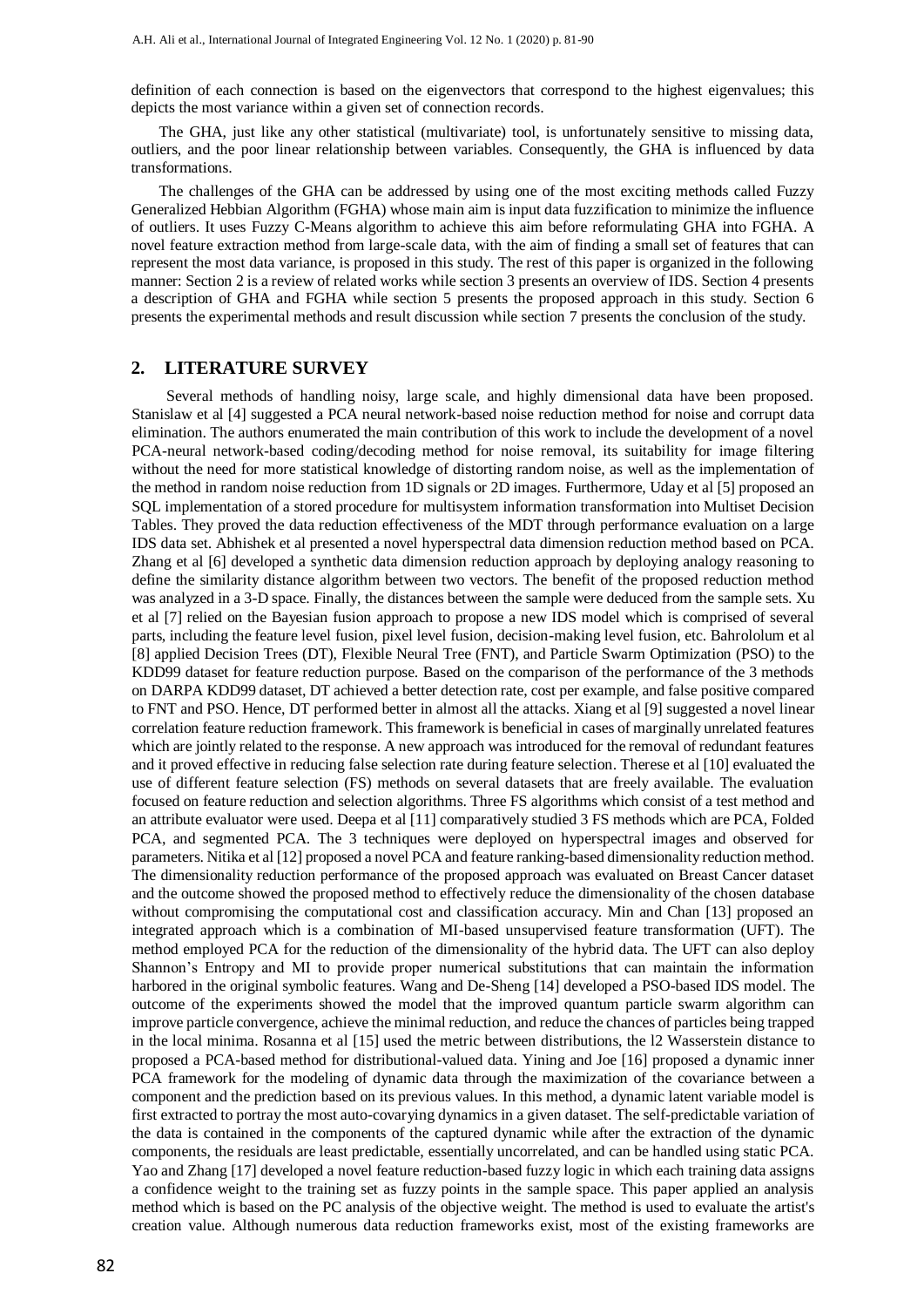sensitive to missing data, outliers, and the poor linear correlation between poorly distributed variables despite being used for process monitoring.

## **3. INTRUSION DETECTION SYSTEM**

In a computer network [18][11], intrusion detection is an important method of detecting different forms of network attack. It is a process of monitoring the pattern of action within a network. Intrusion detection techniques ensure the security of a network through monitoring, detecting, and responding to attacks. The major concern of an IDS is to identify both internal and external network threats [19][12]. In a common way, an IDS can be said to consist of hardware components which require compatible software to be run [20][13]. The IDS work as a network security guard. In the field of intrusion detection, there are 2 assumptions, i) computer systems monitor both user and program activities; ii) the behavior of intrusion and traditional activities can completely differ.



**Fig. 1 - The framework of an intrusion detection system** 

A properly configured IDS should have the following features:

- Must be timeliness: A good IDS must detect an abnormal activity within a given time.
- Must have a high detection probability: Most of the abnormal network activities must be detected.
- Must have a low rate of false alarm.
- Must be specific: It must provide a detailed information of any detected attack in order to get a better response.
- Must be scalable to both large and small networks.
- Must have a low pre-information of an attack: The pre-information and strategies of an attack must not be known.

Figure 1 depicts the framework of an IDS.

## **4. GHA AND FUZZY GHA**

The theoretical concepts GHA and FGHA are presented in this section.

## **4.1 Generalized Hebbian Algorithm (GHA)**

The GHA is a linear feedforward NN framework for unsupervised learning[14, 15]. It is primarily applied in PCA. From the computational perspective, the GHA[16, 17] is beneficial because it can solve eigenvalue problems using iterative methods which requires no direct covariance matrix computation. This is more significant when there are many attributes in a given set[18, 19]. Oja and Karhunen[16] demonstrated an incremental solution to finding the first eigenvector from data arriving in the form of serial data items presented as vectors[7, 20]. Later, Sanger[21] generalized this to the use of GHA to find the first N eigenvectors. The algorithm converges on the exact eigen data decomposition with a probability of 1. The simple Hebbian learning rule is the basic concept of these algorithms: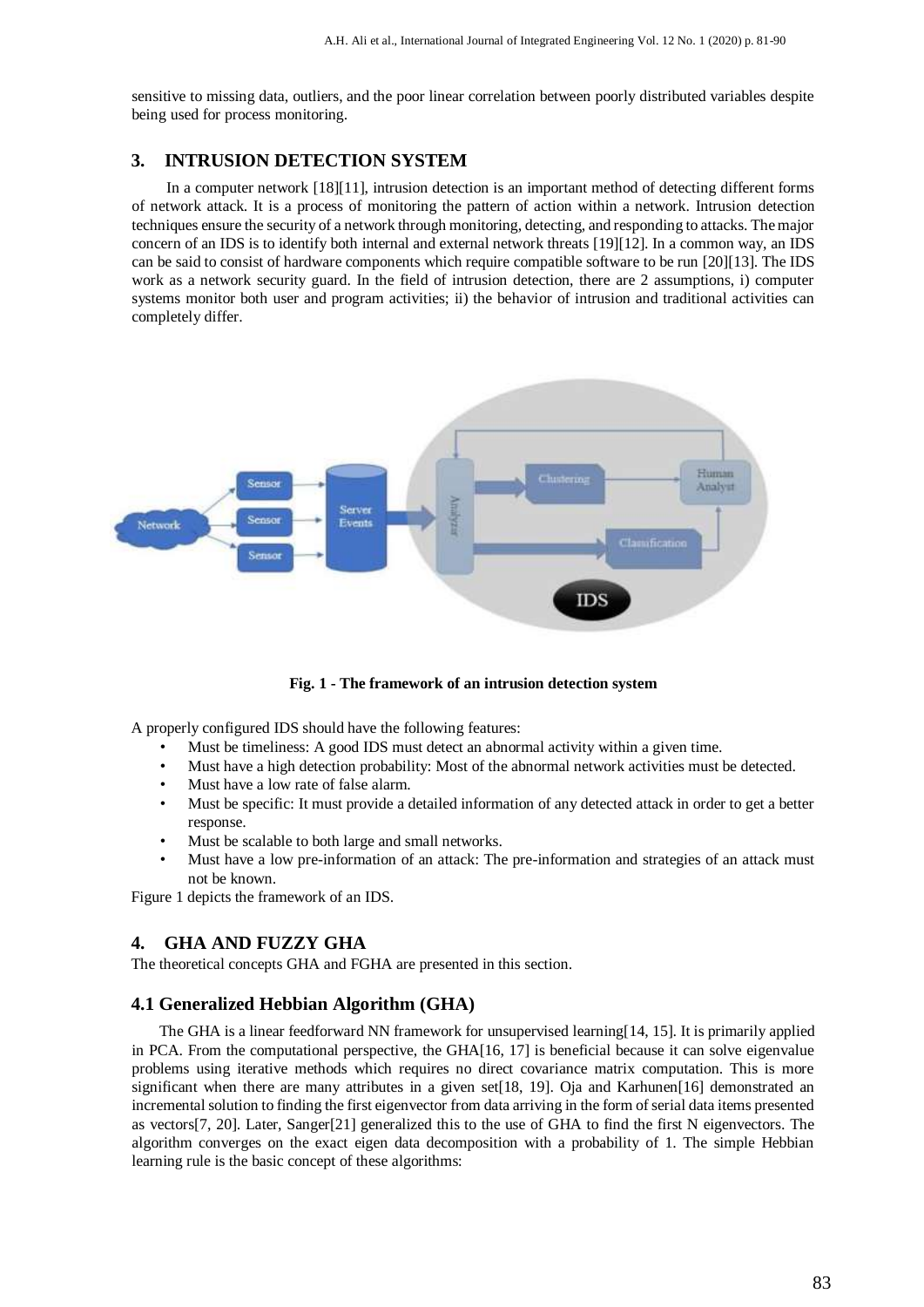$$
U_n(t+1) = U_n(t) + \lambda * (U_n^T * A_j) * A_j
$$

where  $U_n = n^{th}$  column of U i.e., the n'<sup>th</sup> eigenvector (refer to Eq. 2),  $\lambda$  = learning rate,  $A_i = j^{th}$  column of the training matrix  $A$ ,  $t =$  timestamp.

To extend to multiple eigenvectors, the only modification required is that each  $U_n$  has to shadow any lowerranked  $U_m(m > n)$  through the removal of its projection from the input Aj. This will guarantee an orthogonal and ordered ranking of the resulting eigenvectors. Consider a dataset M with connection vectors v1, v2, v3...,  $v_M$ ; let each of the connection vector be represented by N features. The PCs are calculated following these steps:

Step 1: Determine the average  $\mu$  of the dataset.

$$
\mu = \frac{1}{M} \sum_{i=1}^{M} v_i \tag{1}
$$

Step 2: Deviation from the average is defined as:

$$
\theta_i = v_i - \mu \eqno(2)
$$

Step 3: The sample covariance matrix of the dataset is defined as:

$$
C_{n \times n} = \frac{1}{M} \sum_{i=1}^{M} \theta_i \theta_i^T = \frac{1}{M} A A^T
$$
 (3)

Where  $A = [\theta_1, \theta_2, \theta_3, ..., \theta_n]$ .

Step 4: Let Uk represent the  $k^{th}$  eigenvector of C,  $\lambda_k$  represent the associated eigenvalue; also let  $Un \times d =$  $U_1U_2$ 

 $\ldots U_d$  represent the matrix of these eigenvectors. Then,

$$
CU_k = \lambda_k U_k \tag{4}
$$

Step 5: The eigenvalues are ordered in a descending order before selecting the eigenvectors or PCi with the largest eigenvalues. The number of selected PCs is dependent on the inertia ratio expressed as:

$$
\tau = \frac{\sum_{i=1}^{d} \lambda_i}{\sum_{i=1}^{n} \lambda_i} \tag{5}
$$

This ratio is an expression of the level of information withheld from the rough input data by the associated eigenvalues.

Step 6: Let t represent a new sample column vector; the projection of t onto the new subspace traversed by these PCi is based on the rule:

$$
y_i = U_i^T t \tag{6}
$$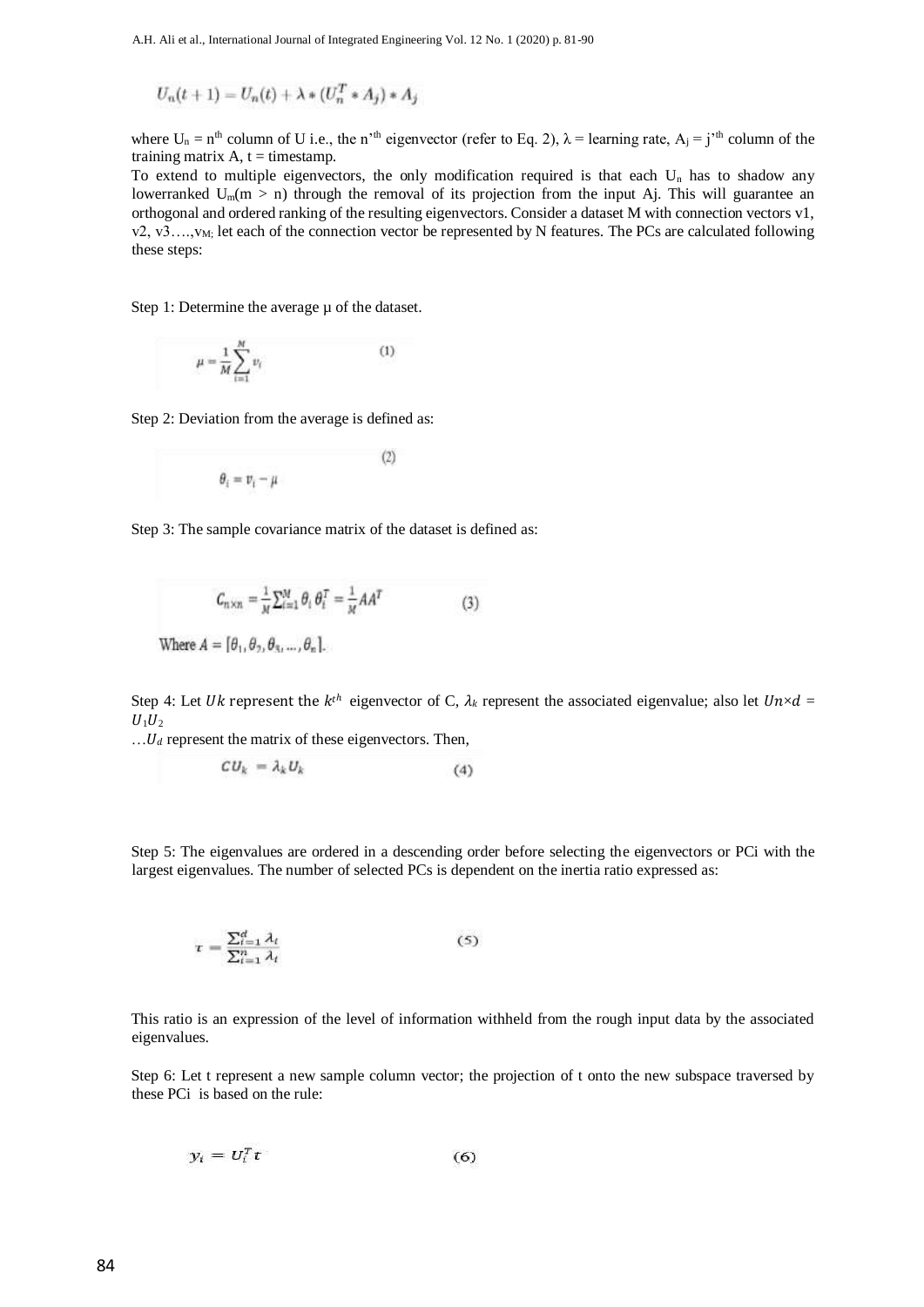## **4.2 Fuzzy GHA**

The major concept of this method is the fuzzification of the input data in order to obtain a fuzzy membership for each data and reformulate GHA into FGHA. Assume M to be a set of connection with vectors v1, v2,  $v_3, \ldots, v_M$  and each vector is represented by N features.

1) The first process will be the fuzzification of the dataset by applying FCM algorithm on the input dataset to obtain centroids (V) and membership matrix R. 2) Next is fuzzy covariance matrix calculation:

$$
C_{f p c a} = \frac{1}{M} \sum_{i=1}^{M} V_i V_i^T
$$
 (7)

3) Determine the number of eigenvectors, then, calculate U and  $\lambda$  using Eq. 4. 4) Project the data to U using Eq. 6.

## **5. PROPOSED APPROACH OF OUR SYSTEM**

This work aims to develop an efficient IDS with improved network performances. The proposed approach is composed of the following steps:

#### Step 1: Dataset

KDDcup99 dataset (used in this study) a commonly used dataset in ID studies as it gives a predictive model the opportunity to differentiate normal network activities from attacks. Its training dataset comprised of approximately 5,000,000 connection records; 10% of this training dataset consists of 494,021 connection records, including 97,278 normal connection records (19.69%). There are 41 attributes in each connection record and each of these attributes presents different features of the associated connection. The connection value is designated as either one type of attack or as normal. Each type of attack belongs to one attack category such as denial-of-service (DOS), R2L, U2R, or probing.

There are 311,029 connections in the KDDCUP99 test dataset; it also includes some specific forms of attack that does not exist in the training dataset. It contains 24 types of training attacks with additional 14 types in the test data. Only 10% of this dataset was used in this work.

#### Step 2: Data preprocessing

Data preprocessing step mainly aims at achieving a standard attribute format prior to the application of any form of dimensionality reduction. As such, the discrete attributes values of the dataset were first converted into continuous values following the method earlier used by [26]. Assume that a discrete attribute i has m possible values; we correspond m coordinates for each discrete attribute and associated one coordinate for each possible attribute value. The corresponding coordinate to the attribute value then has a value of 1 while the rest of the coordinates has a value of 0. For instance, consider a type of attribute with any of the following discrete attributes: tcp, udp or icmp. Based on the idea earlier described, this attribute will have 3 coordinates. Consequently, assume a connection record with a tcp (resp. udp or icmp) protocol, it will have the following coordinates:  $(1,0,0)$  (resp.  $(0,1,0)$  or  $(0,0,1)$ ). Each connection in the datasets will after the conversion have 128 coordinates (comprised of 3 different values for protocol\_type, 11 for flag attribute, 70 for service, and 0 or 1 for the remaining 6 attributes) instead of only 41 attributes.

#### Step 3: Dimensionality features reduction

GHA and FGHA were used in this stage to minimize the high data dimensionality (both for testing and training datasets) while maintaining the maximum differences in the original dataset.

#### Step 4: Classification

The KNN classifier was deployed at this stage to classify in order to check their status as either attack or normal.

## **6. EXPERIMENTS AND RESULTS**

All the experiments and the results achieved are presented in this section. A total of 1900 normal connection, 900 Probing, 900 DOS, 52 U2R, and 900 R2L randomly selected from the utilized 10% of the KDDCUPP99 training dataset. For the testing data, 900 normal connections, 900 Probing, 900 DOS, 900 R2L, and 52 U2R were selected in a random manner from the utilized dataset. The successfully classified intrusions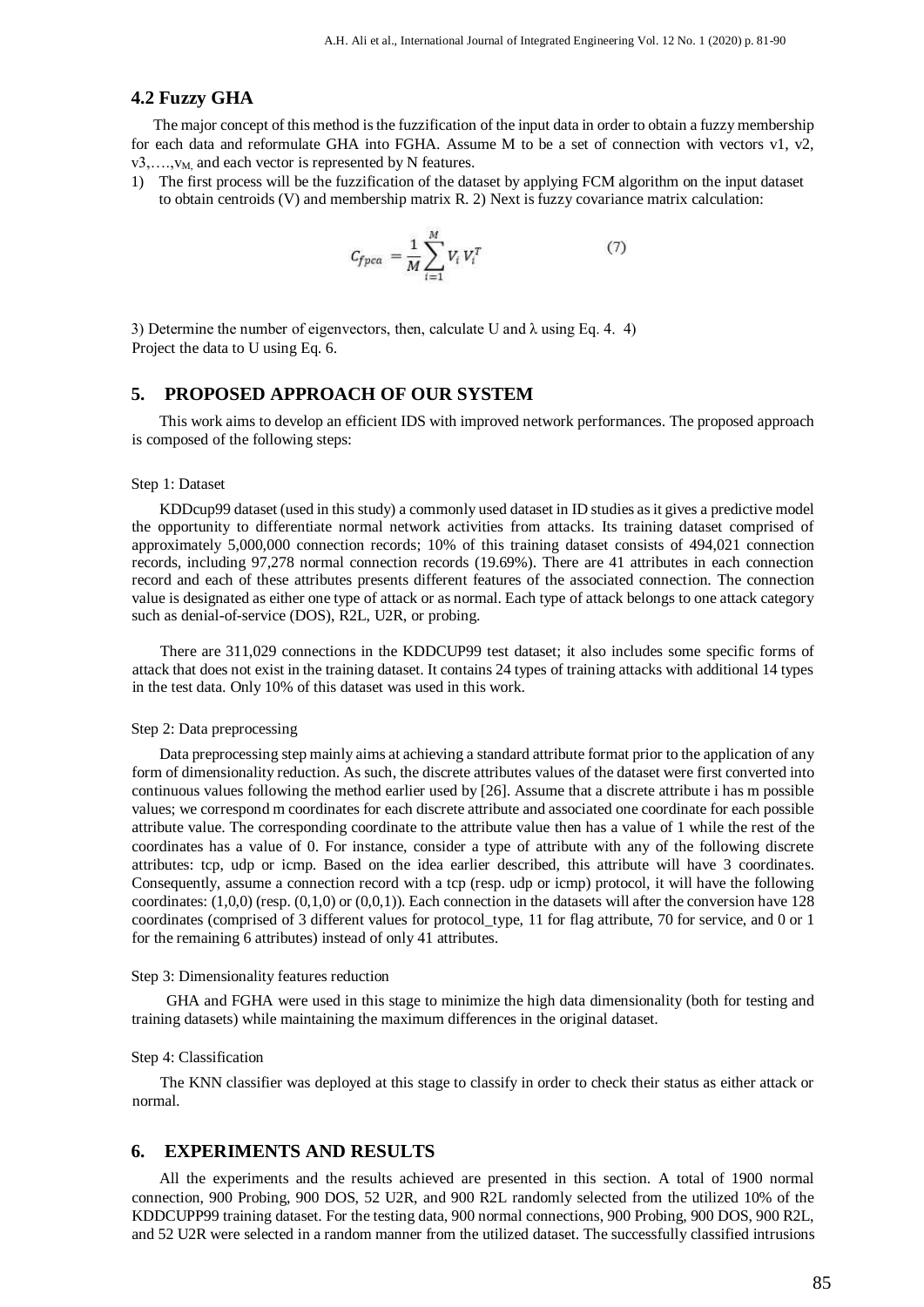were denoted as true positives (TP), correctly predicted normal connections were denoted as true negatives (TN), wrongly classified normal connections were denoted as false positives (FP), and wrongly classified intrusions were denoted as false negative (FN). The performance of the developed model was evaluated using four performance measures which are the detection rate (DR, also known as recall), false positive rate (FPR), F-measure, and precision. The average of these performance measures was calculated using 10-fold crossvalidation to results validity.

$$
DR = \frac{TP}{TP + FN} \times 100\tag{8}
$$

$$
FPR = \frac{FP}{FP + TN} \times 100\tag{9}
$$

$$
Precision = \frac{TP}{TP + FP} \times 100\tag{10}
$$

$$
F-measure = \frac{2 \times TP}{2 \times TP + FP + FN} \times 100 \tag{11}
$$

A well-built IDS must possess a high detection rate, low FPR, high precision, and high F-measure. Initially, two experiments were conducted in this study to determine the optimum parameters for achieving a maximum DR, the precision value, and F-measure value. During the first experiment, the number of PCs was fixed at 2 while the number of nearest neighbors was widely diversified. As earlier stated in Figure 1,  $k = 2$  nearest neighbors produced the best results with the maximum DR, F-measure, Precision, and the least FPR. This experiment mainly aims to find the best number of PCs that will guarantee an enhanced DR. In the second experiment, the number of nearest neighbors was fixed at 2 while the number of generalized PCs was varied to establish the best number of k neighbors to achieve the best DR. As depicted in Figure 2, both the first and second PCs gave the best results. Based on the 2 experiences earlier stated, the number of nearest neighbors' and PCs were fixed at their optimal values for the computation and establishment of the DR for each type of attack.



**Fig. 2 - F-measure, Precision, FPR, DR, vs. k**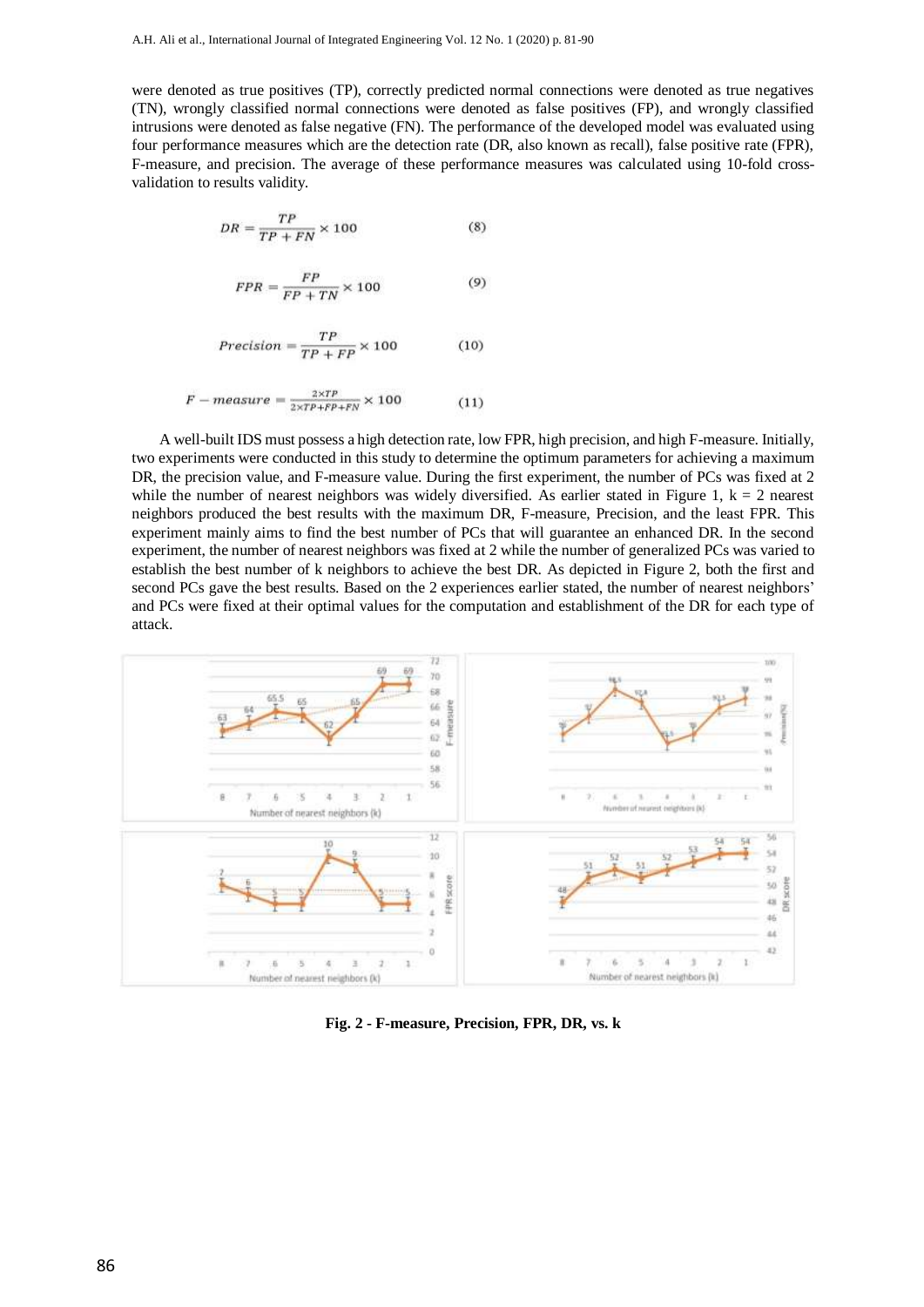

**Fig. 3 - F-measure, Precision, FPR, DR, vs. number of PCs** 



**Fig. 4 - F-measure, Precision, FPR, DR, vs. Degree M** 

The third experiment involved the evaluation of the efficiency of FGHA in intrusion detection. As such, the number of generalized PCs and k was fixed at 2 to determine the degree of membership M that can give the optimal results. As clearly shown in Figure 3,  $M = 9$  produced the optimal results.

The subsequent experiments we focus on comparing the two methods (GHA and FGHA). Figures 4 and 5 showed that FGHA performed better than GHA at the first and second PCs in attack detection. However, GHA achieved fewer FPR rate compared to FGHA.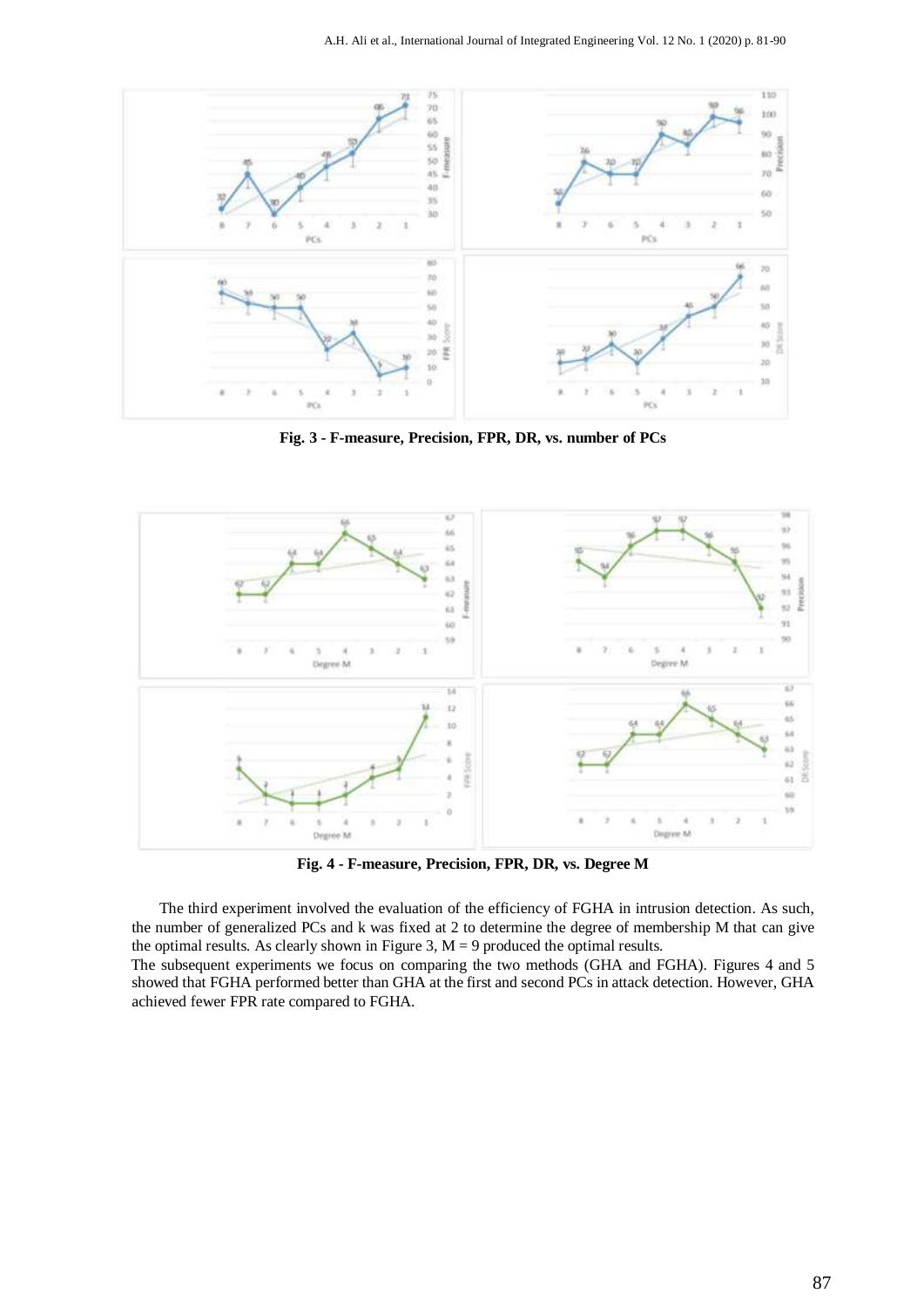

**Fig. 5 - F-measure, Precision, FPR, DR, vs. PCs of GHA and FGHA** 



**Fig. 6 - F-measure, Precision, FPR, DR, vs. K of GHA and FGHA** 

A comparison of the DRs of each type of attacks done for both GHA and FGHA to get more realistic results (Table 1). The global DRs of FGHA for U2R and DOS are better compared to those of GHA for the same attack types.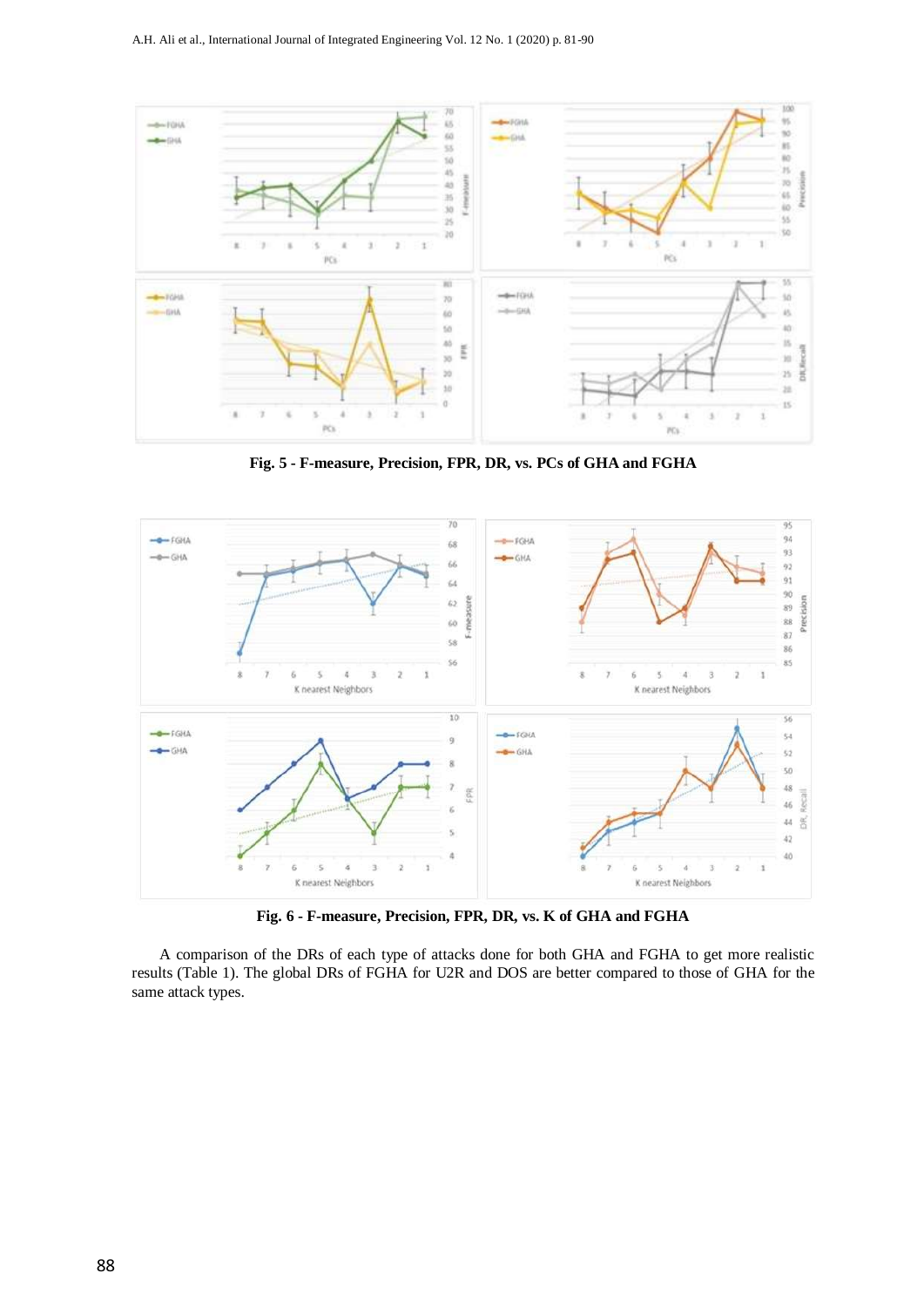|                       | <b>Preprocessing</b><br>algorithm | <b>Probing</b> | R2L   | U2R    | <b>DOS</b> |
|-----------------------|-----------------------------------|----------------|-------|--------|------------|
| <b>Detection Rate</b> | <b>GHA</b>                        | 90.363         | 5.2   | 7.221  | 71.133     |
|                       | <b>FGHA</b>                       | 96.038         | 5.016 | 15.239 | 74.653     |

#### **Table 1 - Attacks detection rate of GHA and FGHA**

Finally, it was determined that FGHA performed better on KDDCUP99 dataset compared to GHA when the number of PCs is varied from 1 to 8. However, FGHA achieved a lower false alarm rate compared to GHA despite its better DR

## **7. CONCLUSION**

The approach presented in this paper mainly aims at reducing the high volume of input data features associated with ID connections records while retaining the important information. This aim was achieved using both GHA and the suggested FGHA. To enhance the DR and reduce false alarm rate, there is a need to build a strong IDS. From the evaluations performed in this work, FGHA performed better in detecting U2R and DoS attacks. The future studies will focus on the hybridization of FGHA with other machine learning methods, as well as enhancing the performance of IDS on the latest datasets using some evolutionary optimization methods.

## **ACKNOWLEDGMENTS**

The authors are grateful to Al-Iraqia University and Al-Salam University College for their moral support. Special thanks to the anonymous reviewers for their valuable suggestions and constructive comments.

## **REFERENCES**

- [1] M. A. Ahmed, R. A. Hasan, A. H. Ali, and M. A. Mohammed, "The classification of the modern arabic poetry using machine learning," *Telkomnika,* vol. 17, no. 5, 2019.
- [2] A. H. Ali and M. Z. Abdullah, "Recent trends in distributed online stream processing platform for big data: Survey," in *2018 1st Annual International Conference on Information and Sciences (AiCIS)*, 2018, pp. 140-145: IEEE.
- [3] M. A. Mohammed *et al.*, "A Focal load balancer based algorithm for task assignment in cloud environment," in *2018 10th International Conference on Electronics, Computers and Artificial Intelligence (ECAI)*, 2018, pp. 1-4: IEEE.
- [4] Z. H. Salih, G. T. Hasan, M. A. Mohammed, M. A. S. Klib, A. H. Ali, and R. A. Ibrahim, "Study the Effect of Integrating the Solar Energy Source on Stability of Electrical Distribution System," in *2019 22nd International Conference on Control Systems and Computer Science (CSCS)*, 2019, pp. 443- 447: IEEE.
- [5] R. A. Hasan, I. Alhayali, A. Royida, N. D. Zaki, and A. H. Ali, "An adaptive clustering and classification algorithm for Twitter data streaming in Apache Spark," *Telkomnika,* vol. 17, no. 6, 2019.
- [6] A. H. Ali, "A Survey on Vertical and Horizontal Scaling Platforms for Big Data Analytics," *International Journal of Integrated Engineering,* vol. 11, no. 6, pp. 138-150, 2019.
- [7] S. A.-b. Salman, A.-H. A. Salih, A. H. Ali, M. K. Khaleel, and M. A. Mohammed, "A New Model for Iris Classification Based on Naïve Bayes Grid Parameters Optimization."
- [8] Z. F. Hussain *et al.*, "A new model for iris data set classification based on linear support vector machine parameter's optimization," *International Journal of Electrical & Computer Engineering (2088-8708),* vol. 10, 2020.
- [9] A. H. Ali and M. Z. Abdullah, "A novel approach for big data classification based on hybrid parallel dimensionality reduction using spark cluster," *Computer Science,* vol. 20, no. 4, 2019.
- [10] S. A. Abed, H. K. Sulaiman, and Z. A. H. Hassan, "Reliability Allocation and Optimization for (ROSS) of a Spacecraft by using Genetic Algorithm," in *Journal of Physics: Conference Series*, 2019, vol. 1294, no. 3, p. 032034: IOP Publishing.
- [11] A.-H. A. Salih, A. H. Ali, and N. Y. Hashim, "Jaya: An Evolutionary Optimization Technique for Obtaining the Optimal Dthr Value of Evolving Clustering Method (ECM)."